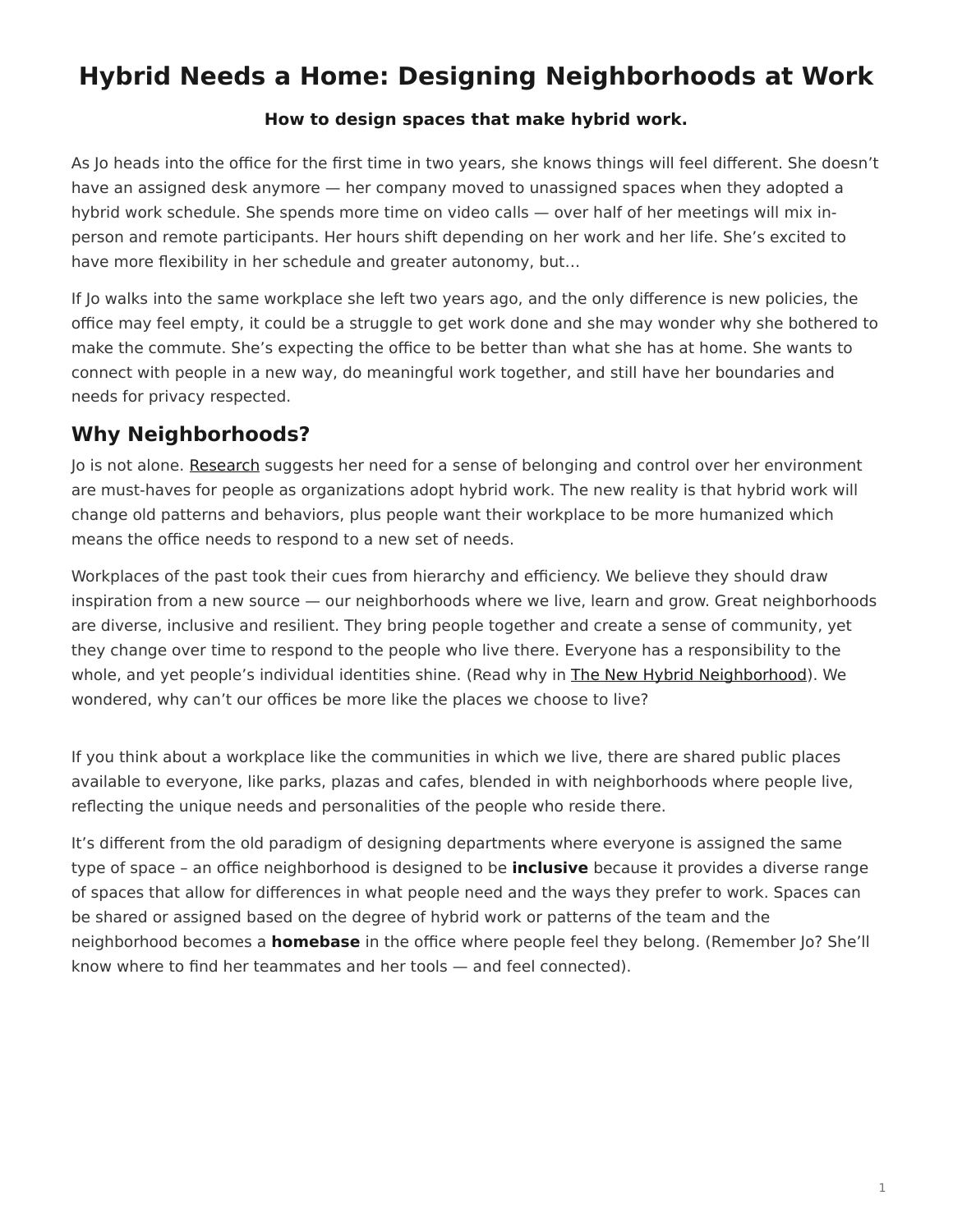Neighborhood planning is based on **multi-modal** spaces that are highly flexible and support a variety of types of work within one setting, making it easy to switch between individual focus work, collaboration, socialization and learning from simply being together. Planning is **modular**, which allows organizations to change settings within the neighborhood and be **resilient** as the team's needs change. And, they support any level of **hybrid work** policy as well as future changes.

Neighborhoods should differ based on lots of factors, including:

- Organization and team culture
- Company size and location
- Type of work and work process
- Degree of hybrid work and level of employee mobility

They should strive for **equity** (inclusive experiences for everyone in-person or remote, designing with input from people using the space), **engagement** (a homebase for teams with a variety of ownership models to help people participate, focus and stay in flow), and **ease** (create multi-modal neighborhoods and settings to let people cycle through all of their day's work activities and seamlessly navigate between physical and virtual experiences).

#### **Creating Hybrid Neighborhoods**

Jo and her team can feel more connected to each other and to the larger organization in a neighborhood like this one.

Some of the [personal workspaces](https://www.steelcase.com/spaces/work-better/personal-spaces/) are assigned to people who need to be in the office more often and others are shared by the team. Both offer plenty of privacy so people can focus at their desks. But when Jo needs to take a solo video call or just find solitude, she has even more options for privacy. Nearby [hybrid collaboration spaces](https://www.steelcase.com/spaces/hybrid-collection/) are both enclosed and open for different types of meetings, making it easy to shift between alone and together work and equally support in-person and remote teammates. And in the middle is a "social garden," where the team can gather, chat and learn together.

Just like at home, Jo's neighborhood at work is part of a larger community where team neighborhoods and shared public spaces meet the diverse needs of the community. After all, we love our neighborhoods, but we want to expand our perspective and connect with people beyond our comfort zone as well.

To see how a range of spaces comes together to create a better whole, we can dive deeply into some of the settings within one hybrid neighborhood.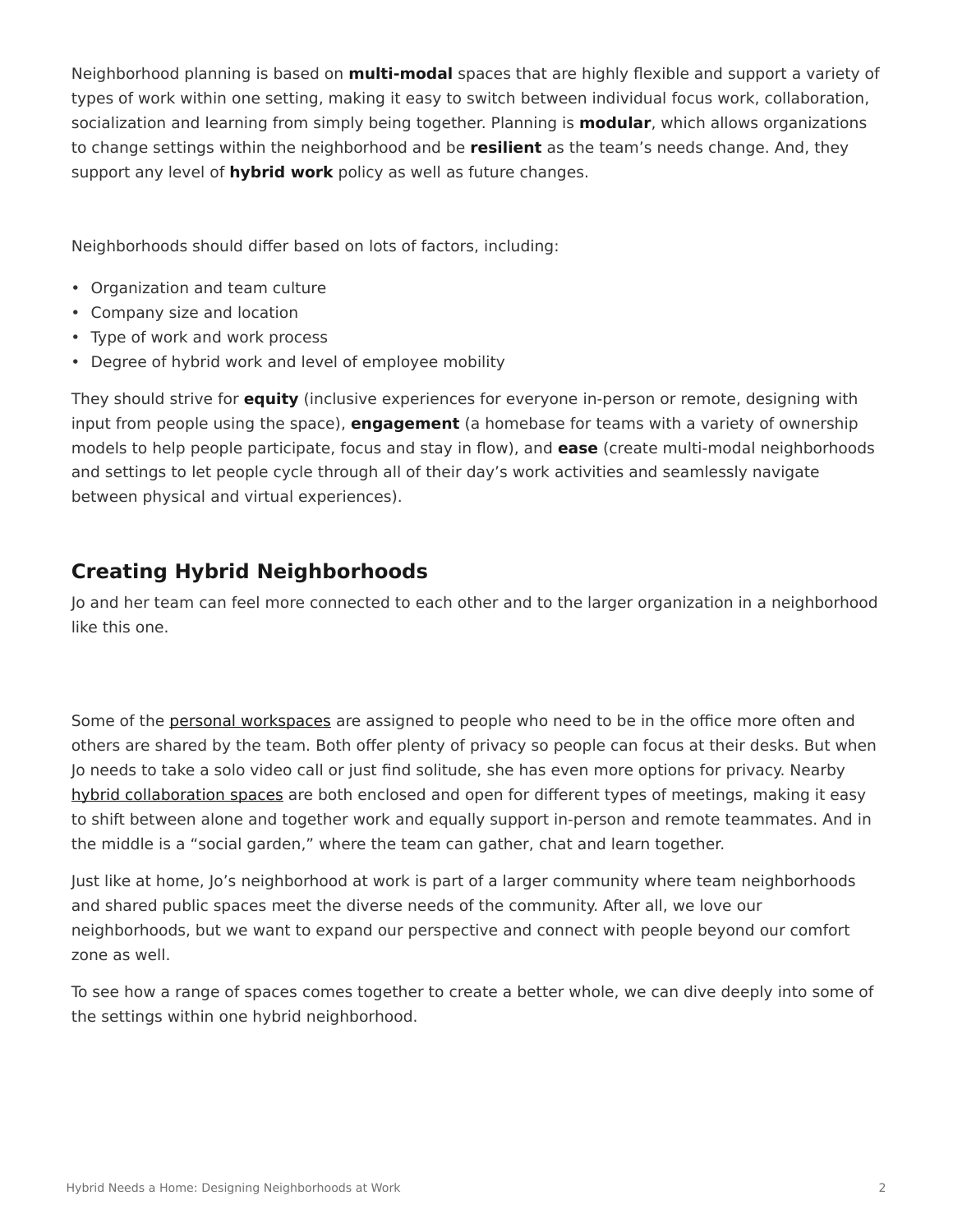#### **UNASSIGNED TEAM SPACES**

Access to private spaces is critical for hybrid workers like Jo. Her new hybrid neighborhood lets her pick her level of privacy. Is she listening to someone else share information and just needs a nook with visual privacy and headphones? Or does she need to present or contribute and needs more acoustic privacy? Either way, she's covered.

**Unassigned Team Spaces** – [Steelcase Flex Personal Spaces](https://www.steelcase.com/products/desk-systems/steelcase-flex-personal-spaces/) and the [Steelcase Karman](https://www.steelcase.com/products/office-chairs/steelcase-karman/) chair give people comfort and flexibility. [Orangebox On the QT pods](https://www.steelcase.com/products/pods/on-the-qt/) provide visual and acoustic privacy for personal calls or short virtual meetings. [Steelcase Flex Active Frames](https://www.steelcase.com/products/bookcases-cabinets/steelcase-flex-active-frames/) create a boundary and provide storage for neighborhood residents.

#### **SOCIAL GARDEN**

In the center of the neighborhood, this social commons space combines a living room feel with a highperformance conference room to create a place where teams can gather, reconnect and build trust.

**Social Garden** - The [Viccarbe Savina Lounge](https://www.steelcase.com/products/sofas/savina/) with integrated power supports a little relaxation and the [Coalesse Marien152 lounge](https://www.steelcase.com/products/lounge-chairs/marien152-lounge/) provides additional seating for impromptu conversations. [Elective](https://www.steelcase.com/products/desk-systems/elective-elements/) [Elements](https://www.steelcase.com/products/desk-systems/elective-elements/) creates a light refreshment bar while the nearby whiteboard/chalkboard gives teams a place to share news and build team culture.

#### **ENCLOSED HYBRID COLLABORATION ROOM**

When it's time for Jo's hybrid team to brainstorm and generate new ideas, they need a space that does more than a static, traditional conference room. This space is designed to include remote teammates with a large remote display and light, movable markerboards, letting in-person teammates move content into view of the camera.

**Enclosed Hybrid Collaboration** - Teams can spread out work on the large [Viccarbe Cambio table](https://www.steelcase.com/products/occasional-tables/cambio/) and connect with remote teammates on the monitor, hosted on [Everwall adaptable architecture.](https://www.steelcase.com/products/walls-work-walls/everwall/) [Steelcase Flex Markerboards](https://www.steelcase.com/products/education-whiteboards-accessories/steelcase-flex-markerboard-solutions/) and Everwall support sketching out ideas. Then, teams can use the [Steelcase Flex Board Cart](https://www.steelcase.com/products/steelcase-flex-carts/) to wheel everything back to their workspace.

#### **ASSIGNED HOMES**

This welcoming and vibrant section of the neighborhood gives Jo and her team a destination where they can go when they first arrive at the office. It gives them that sense of belonging because the team knows where people will be, which tools and artifacts are at their fingertips and there's access to individual and shared spaces.

Assigned Homes - [Migration SE](https://www.steelcase.com/products/height-adjustable-desks/migration-se/) height-adjustable desks with [Steelcase Flex Personal Spaces](https://www.steelcase.com/products/desk-systems/steelcase-flex-personal-spaces/) [Privacy Wraps](https://www.steelcase.com/products/desk-systems/steelcase-flex-personal-spaces/) support focus work. Nearby, a collaboration space with [Steelcase Flex Personal Tables](https://www.steelcase.com/products/desks/steelcase-flex-tables/) and [Media Cart](https://www.steelcase.com/products/collaboration/steelcase-flex-media-cart/) can be used for a quick brainstorm, and the Logitech MeetUp bar makes it easy to engage remote teammates.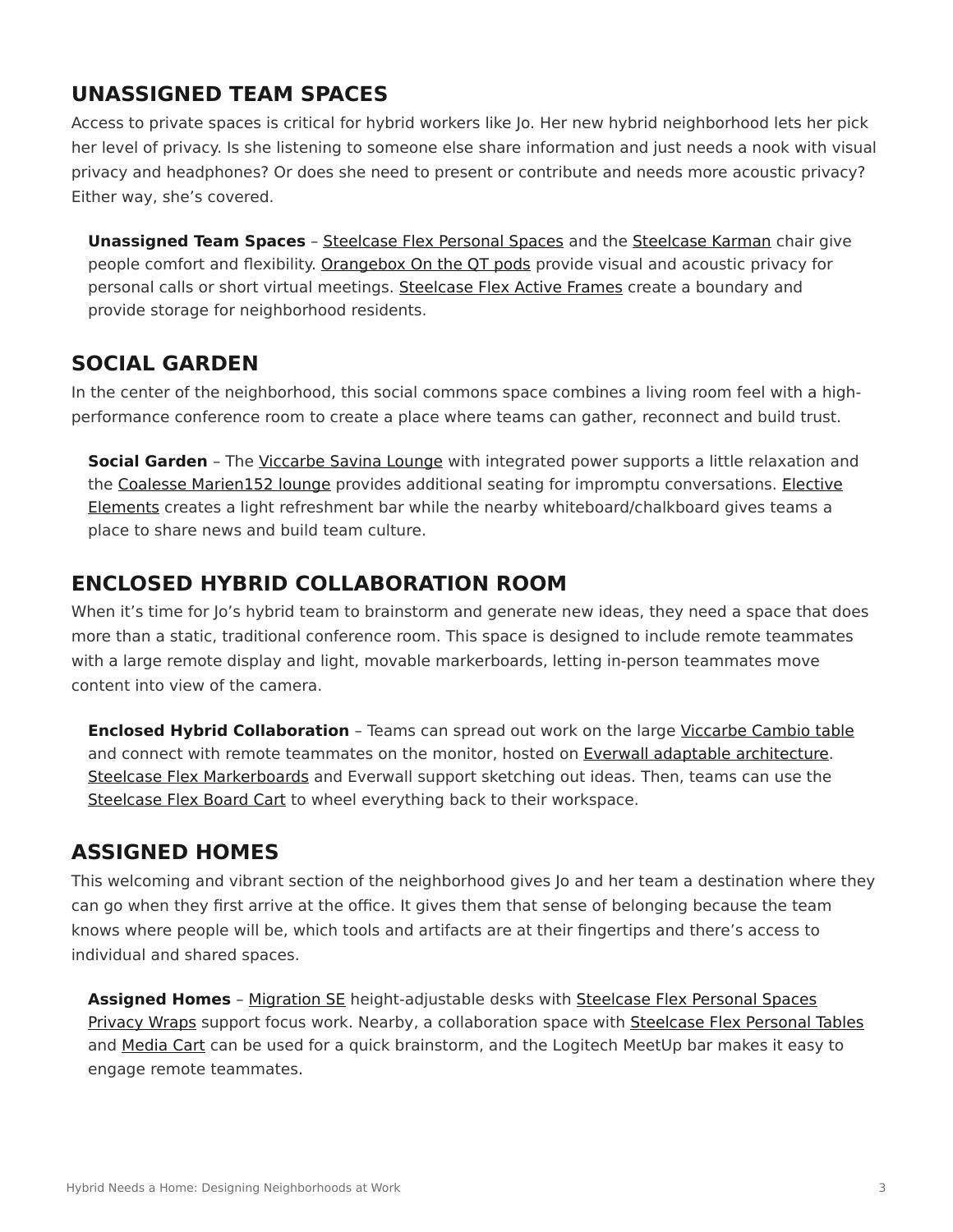#### **Neighborhoods Are Unique**

Each neighborhood will most likely be designed differently based on team culture, work process and hybrid approach.

## **NOMADIC NEIGHBORHOOD**

This nomadic neighborhood is for unassigned workers who either are required to come into the office on certain days or who choose to come in for a specific reason. Because it caters to lots of people doing a wide variety of work, it has the broadest diversity of settings and gives people the highest degree of choice and control to meet a wide range of needs. Its social space acts as a front porch, engaging both external workers as well as those inside the neighborhood.

### **TEAM-OWNED NEIGHBORHOOD**

This team-owned neighborhood includes project studios to support generative work. Personal focus spaces outside project rooms allow a seamless ebb and flow between individual and teamwork (needed for creativity and innovation). Open collaboration settings serve as touchdown spaces to meet with visiting colleagues. Design possibilities are limitless because of the modular way in which neighborhoods are planned.

### **FOUR DESIGN PRINCIPLES FOR HYBRID WORK**

In all neighborhoods, four key design principles are universal.

- **Me + We**: Design spaces to support both individuals and groups, allowing easy transitions between both.
- **Fixed-to-Fluid**: Create spaces with less emphasis on fixed architecture and furnishings, and more focus on ways to easily adapt in the moment and over time.
- **Open + Enclosed**: Open spaces are inherently more flexible which will invite more collaboration. Meanwhile, people want more control over their boundaries, and while they won't always need fullyenclosed spaces, people need more access to private spaces.
- **Braiding Digital + Physical Experiences**: This is ultimately what hybrid collaboration spaces are all about. Technology and space need to be considered holistically because that's how work will happen.

Creating Hybrid Neighborhoods: See six new spaces designed to support people's needs in the hybrid workplace.